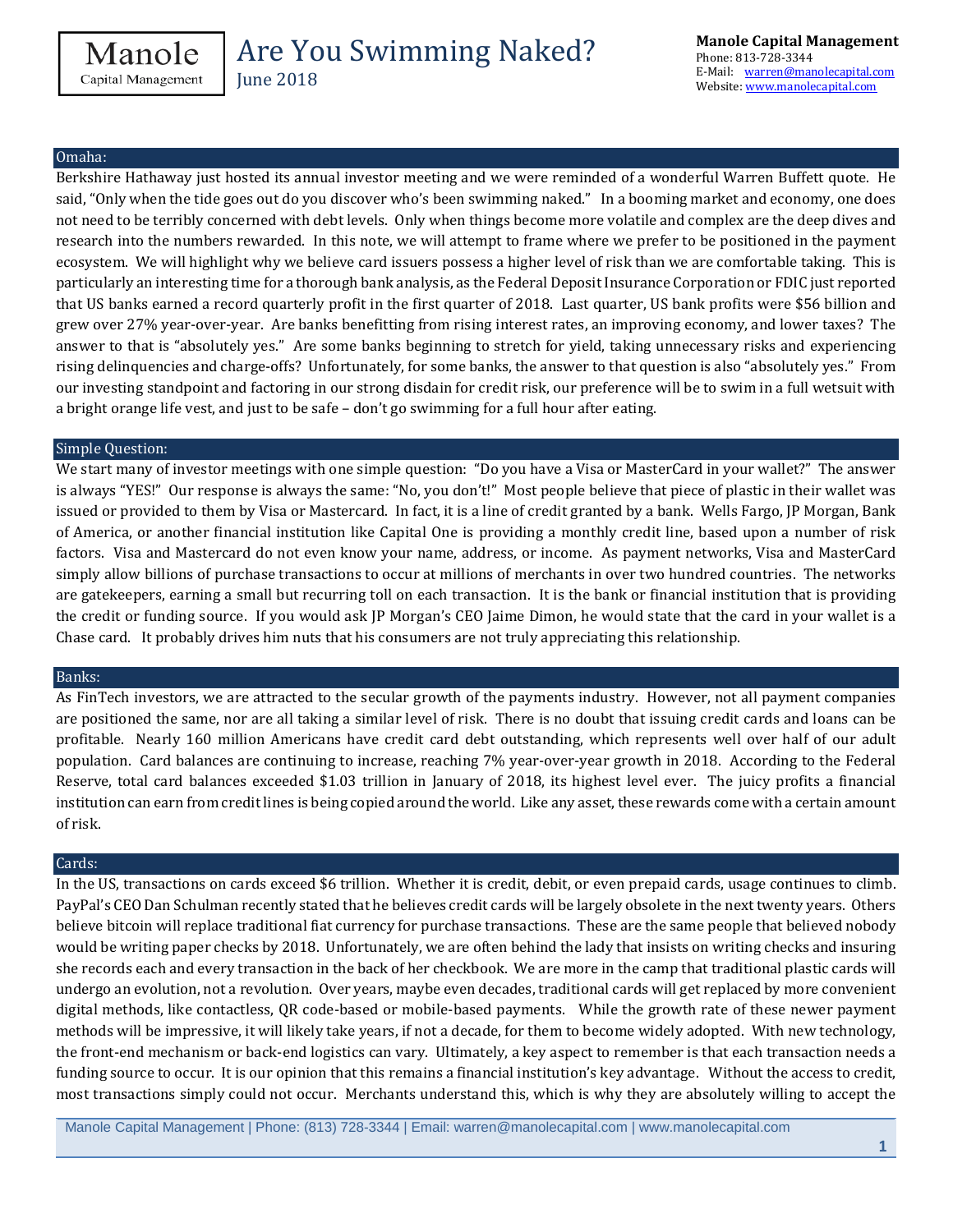```
Manole
Capital Management
```
**June 2018** 

cost of doing business, known as the merchant discount rate or MDR. We strongly believe that cards will continue to be the dominant player in the payments ecosystem and that these transactions will ride on the network rails. Nothing in payments land moves quickly. The US only embraced EMV or chip in card technology in 2015. Cards will likely remain the simplest and best method for payments for the foreseeable future.

#### Why Take Unnecessary Risk?

We are often asked about our thoughts on risk and how we best manage our exposures. We believe this starts by doing bottoms up research, knowing your companies well, and understanding their fundamentals. Before we would ever invest or own a company, we must understand how it generates free cash flow, its forward-looking prospects, and its issues and risks.

Where an entity is positioned on the complicated payments food chain is critically important to understand. As the chart details, there are numerous players involved in a simple credit card payment. While it takes only a few seconds for approval to be granted at the point-of-sale, several intermediaries or parties insure every card transaction is authorized, cleared, and settled.



#### Issuer Competition:

It is estimated that fees and interest tied to card lending is a \$180 billion a year business. The card industry remains highly lucrative for banks and the multiple players in this payment ecosystem. Relentlessly advertising and offering an endless array of perks, card issuers vie to become the go-to card in your wallet. With 15% historical attrition rates, the competition for new customers and accounts is intense. This steady stream of revenue and profits is attracting entities that previously never would have entered the card market. In mid-May, the Wall Street Journal reported that Goldman Sachs was looking to enter the creditcard business with Apple as its partner.

In 2017, US credit card issuers generated 66.6 million new accounts, but this fails to account for attrition. The net, new account growth last year was a measly 2.3 million. High volumes of account attrition are impacting issuers, with some rate surfing and other consumers outfoxing the rewards incentive model. Most sell-side analysts believe that portfolio growth for the US issuer industry will be flat in 2019. It is our belief that some issuers are not properly and fully measuring important metrics like net revenue per account.

#### How Issuers Really Make Money:

The largest US card issuers are American Express, Capital One, Citigroup, Discover Financial and Synchrony Financial. These are the entities that own the underlying card customer. These are the companies that are providing monthly lines of credit, enticing consumers with attractive rewards programs, and responsible for the settlement and payment of each transaction.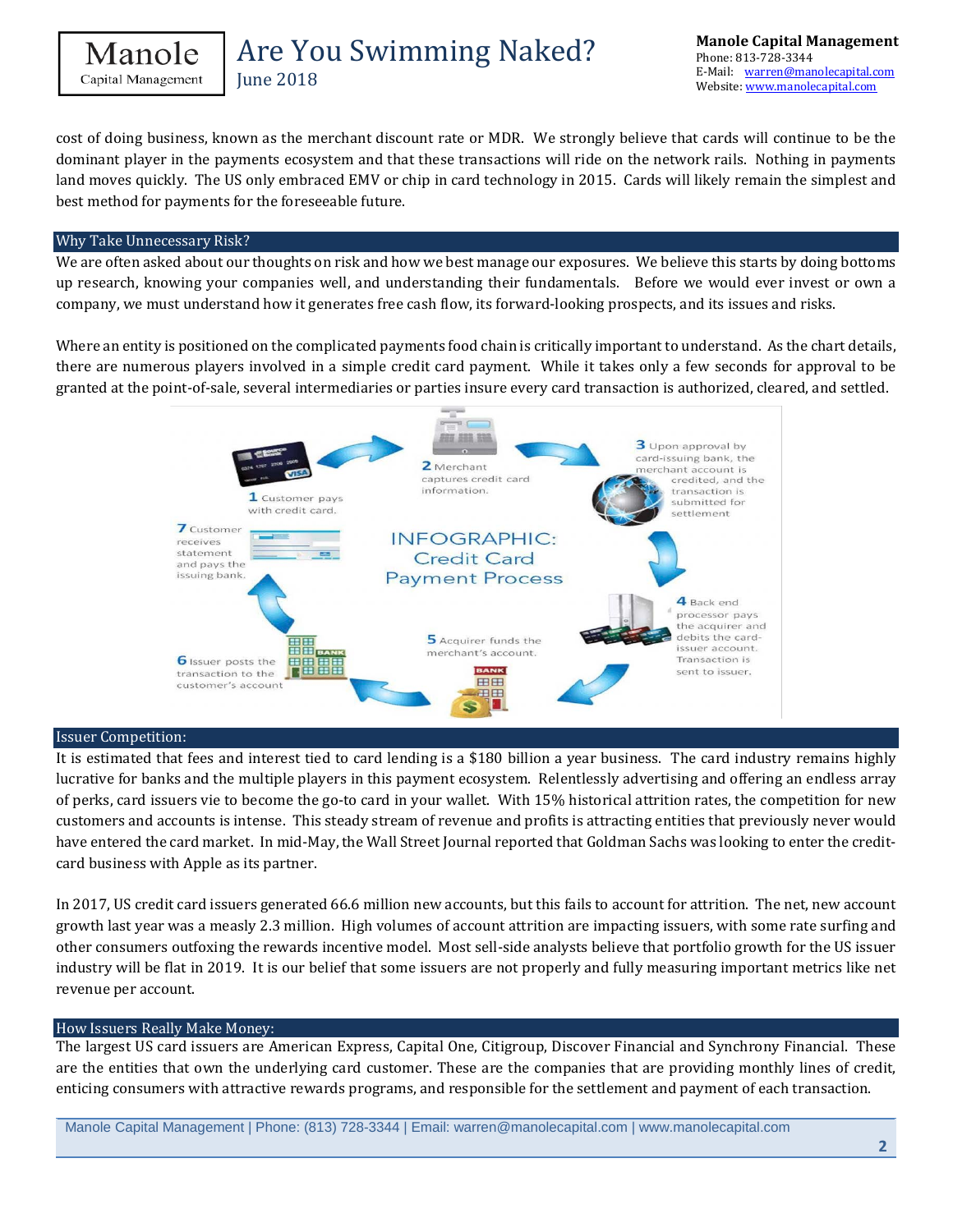**June 2018** 

In the most recent quarter, according to Autonomous Research, these companies were able to generate median return on assets or ROA of 2.1%. Per Mercator Advisory Group research, US credit card issuer ROA has declined from 7.65% in 2006 to 3.74% in 2017. While this is certainly respectable, we wonder what the true amount of risk is taken for this level of return.

Card issuers earn interchange for "owning the customer" and taking the credit risk associated with that spending. To earn this payment profit stream, a bank must add consumers and their corresponding transactions. Once a card gets prime positioning in your wallet, the issuer can earn profits in two distinct ways. The first way is transactional and is an attractive stream of revenue. Each and every time a card gets used, merchants pay fees for the right to receive their funds. This MDR is charged to both physical stores and online merchants and is the cost of doing business and for the acceptance of card payments. Ask any merchant and they will claim this fee is no different from their electric bill. As the pie chart below shows, for each \$100 credit card transaction, roughly \$2.50 of fees are earned. A number of payment players are involved, but the vast majority of this fee, 70% or \$1.75, goes to the card issuer. This entity will pay and move money from its consumer's account to the merchant in question. The issuer always bears the most amount risk and also has an embedded cost of those costly rewards programs to consider.



In our opinion, interchange revenue is mainly offset from customer acquisition costs and expensive reward program costs. Unfortunately, many issuers are so focused on driving revenue growth, accounts, and loan balances, that they do not fully consider the risks of certain new clients. We view the effective reward rates as the "cost of doing business" for an issuer. With heightened competition, the cost of attracting customers is steadily increasing. For its Platinum Card, American Express issues points to its members for each payment transaction. This cost is estimated to be 1.5%. Citi's Prestige card is enticing customers to sign-up, offering an effective rewards rate of 1.8%. The Chase Sapphire card, with an effective rewards rate of 2.1%, was so successful at bringing new cards to JP Morgan that the promotion was quickly dropped. Discover pioneered the cash back program that many other issuers have copied. Offering \$2 or even \$5 back (at certain merchants) for each \$1 spent is not a wise economic transaction. The interchange revenue is far outweighed by the marketing or reward costs. The only logical or rational model that allows these issuers to continue to offer these rewards programs is that the card issuer plans to earn additional profit from future interest charges.

#### The Not-So-Hidden Downside:

The second and riskier stream of revenue for an issuer is from interest charges. If you pay your credit card statement in full each month, the financial institution will not make this stream of profits. However, millions of people pay the minimum amount and the card issuer earns interest fees. These can be quite attractive and sizeable. Banks think of card receivables just as they think of auto loans or mortgages. For providing a line of credit to the consumer and taking the risk that the individual will or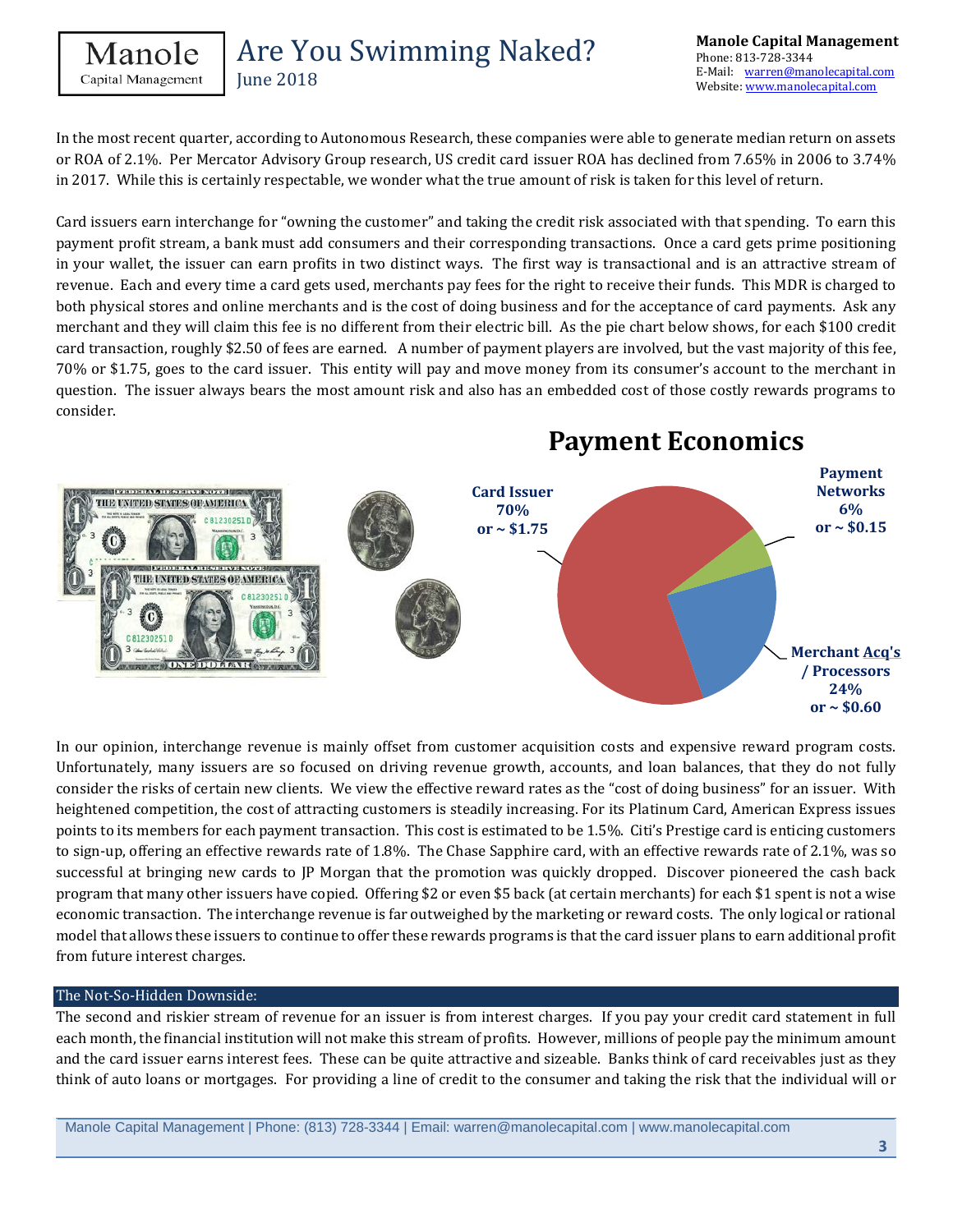

**June 2018** 

will not re-pay this loan, a fee is earned. However, unlike a home or auto loan, the issuer cannot seize the underlying asset in the event of a default. While a car or home may have some tangible value in resale, prior card transactions (i.e. that dinner at Outback Steakhouse last month) do not.

Understanding trends in delinquencies and charge-offs is one of the primary jobs of a card or bank analyst. Reading the monthly master trust data and attempting to understand the risk sitting on a bank's balance sheet is not exciting research. However, this is critical to understanding what risks financial institutions are taking and to whom they are providing lines of credit. Capital One has a successful marketing advertisement campaign asking, "What's in your wallet?" From our perspective, any investor in a card issuer should be asking "What's on your balance sheet?" What are risk factors being used to provide an increasing amount of debt to consumers? As we learned from the financial crisis, financial institutions believe they are properly protected from a downturn with ever increasing amounts of quantitative analysis, research and risk scoring. We do not know when the next downturn is coming, but we are certain these banks will not have properly modeled the underlying causes and threats to their prior loans.

While many issuers can generate a solid and predictable return on their assets, this growth is not sustainable. Investors in banks and issuers simply think that as interest rates rise, these companies will get the benefit from being able to charge an increasing APR. According to a CompareCards analysis of Federal Reserve data, the average APR reached 15.32%, an 18-year record high in March of this year. In our opinion, this is a fantasy for two reasons. First, card issuers are seeing increased funding costs as they are being forced to pay more to their bank customers for online deposits. Second, and maybe more importantly, card issuers are wrestling with and starting to see a rise in credit card losses. A thorough analysis of issuer master trust data sees provisions for loan losses are ticking higher. After hitting an all-time low two years ago, credit-card losses are starting to perk up. If banks make the vast majority of their profits on charging interest on delinquent loans, then an increase in delinquencies should almost be viewed as a positive, right? While student loans, mortgages, and auto loans are slowly rising after peaking during the Financial Crisis, credit card delinquent loans are rapidly increasing. As we said, some banks might like to see this trend, as they can now begin to earn those attractive and high interest fees. We prefer to avoid these risks and would rather not take on this credit sensitivity.

The NCO or net charge-off rate is what a bank will write off as uncollectable on its share of outstanding debt. According to Fitch Ratings, in the first quarter of 2018, the eight largest credit-card issuers had an NCO rate of 3.50%. This was a five-year high and a trend that should continue to climb. When, not if, the economy stumbles, it will surely spike even higher. This will be when the "tide goes out" in that Warren Buffett quote on page one.



Source: Fitch Ratings

Manole Capital Management | Phone: (813) 728-3344 | Email: warren@manolecapital.com | www.manolecapital.com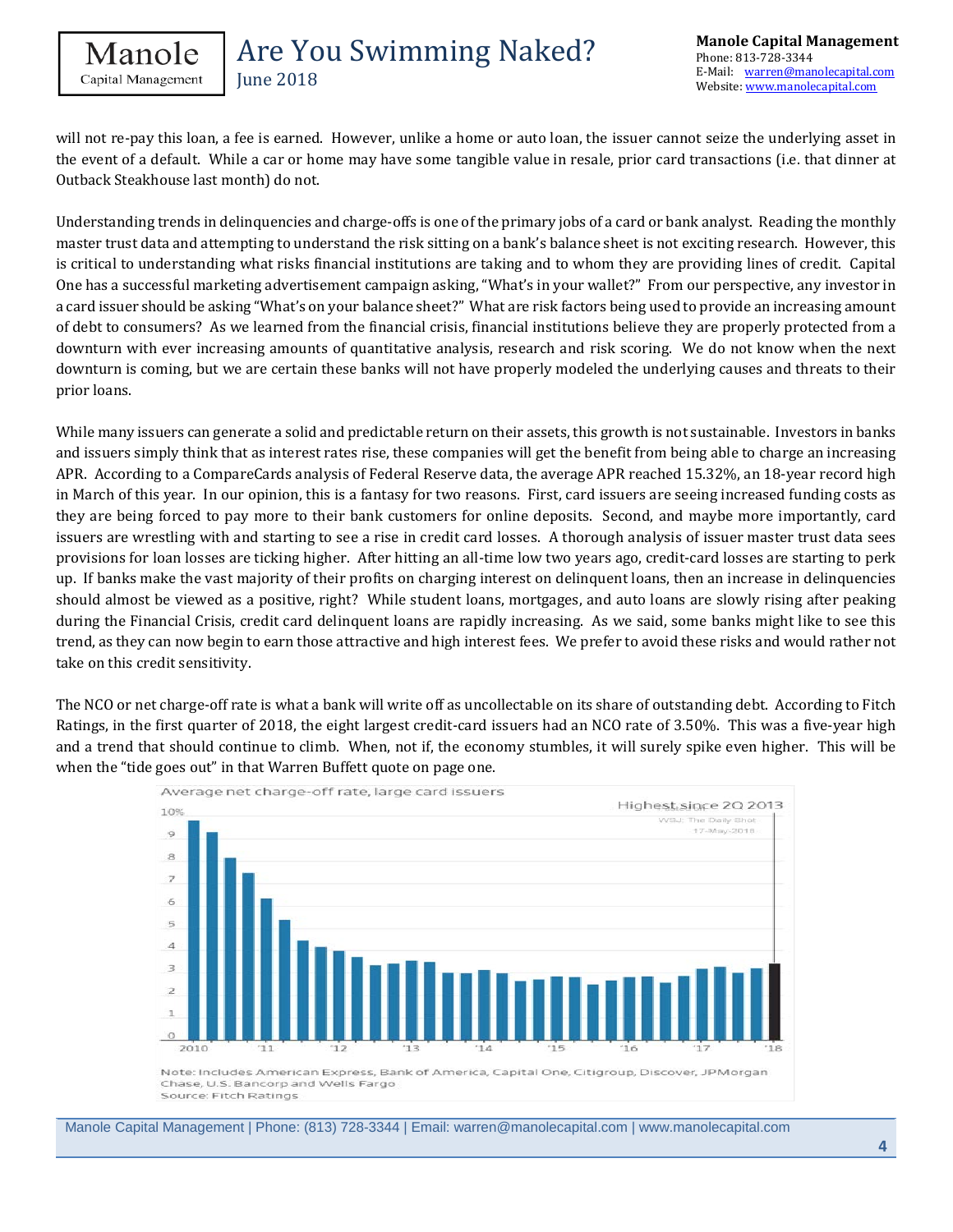```
Manole
Capital Management
```
#### Cyclical Businesses:

The credit business is totally dependent upon where we are in the market cycle. As we highlighted, issuer economics often take a "loss leader" approach. Issuers increasingly focus only on generating new accounts and cardholders at any cost. The economics on each customer can be quite complex and vary across each financial institution. Where we are in the credit cycle is critical, especially if one invests in card issuers. As the chart below shows, the credit cycle can be broken into four distinct areas.



In *Repair*, financial institutions attempt to fix their balance sheets following a difficult period of debt losses. By cutting outstanding lines of credit, banks can survive and "live to fight another day." In our opinion, this occurred in the 2008 to 2010 time period. In *Recovery*, leverage rates decline, and cost-cutting measures allow profits to expand. In our opinion, this occurred in the 2011 to 2013 time period. In *Expansion* mode, banks begin to expand credit lines, leverage ratios increase, and companies begin to seek more risky endeavors. We would argue that this part of the credit cycle is occurring right now. The \$64,000 question is, "How long are we going to continue to expand?" After years of tranquil markets, volatility has only recently begun to increase. Rising leverage rates and increasing credit lines are items that we are closely monitoring and beginning to worry about. During this period of high growth, companies begin to use new methods to attract customers. For example, SoFi and Lending Club are actively seeking customers with loans that are easier and easier to get. While both are not doing the egregious "no doc" lending we witnessed in 2006 and 2007, the ease and speed of FinTech lending certainly has some similar characteristics. To comfort investors, companies will tell of rigorous scoring methods to ensure that their loans are safe and backed by volumes of data. We worry when companies claim to have a better model or mouse trap. When we hear "it is different this time", we have enough experience – and gray hair – to run away.

Lastly, the credit cycle always ends with a *Downturn*. Credit falls, delinquencies rise, and banks feel the pain of their prior indiscretions. We are not predicting a downturn. In fact, we have articulated in recent research notes (see here), that we are quite bullish. The current economic recovery is in its ninth year. With the average recovery being 5.8 years in length, we are clearly not in the early innings of this expansion. The National Bureau of Economic Research is assuming growth will continue, which will make this the longest bull market in recent history. With a simulative tax cut and global economic growth, who are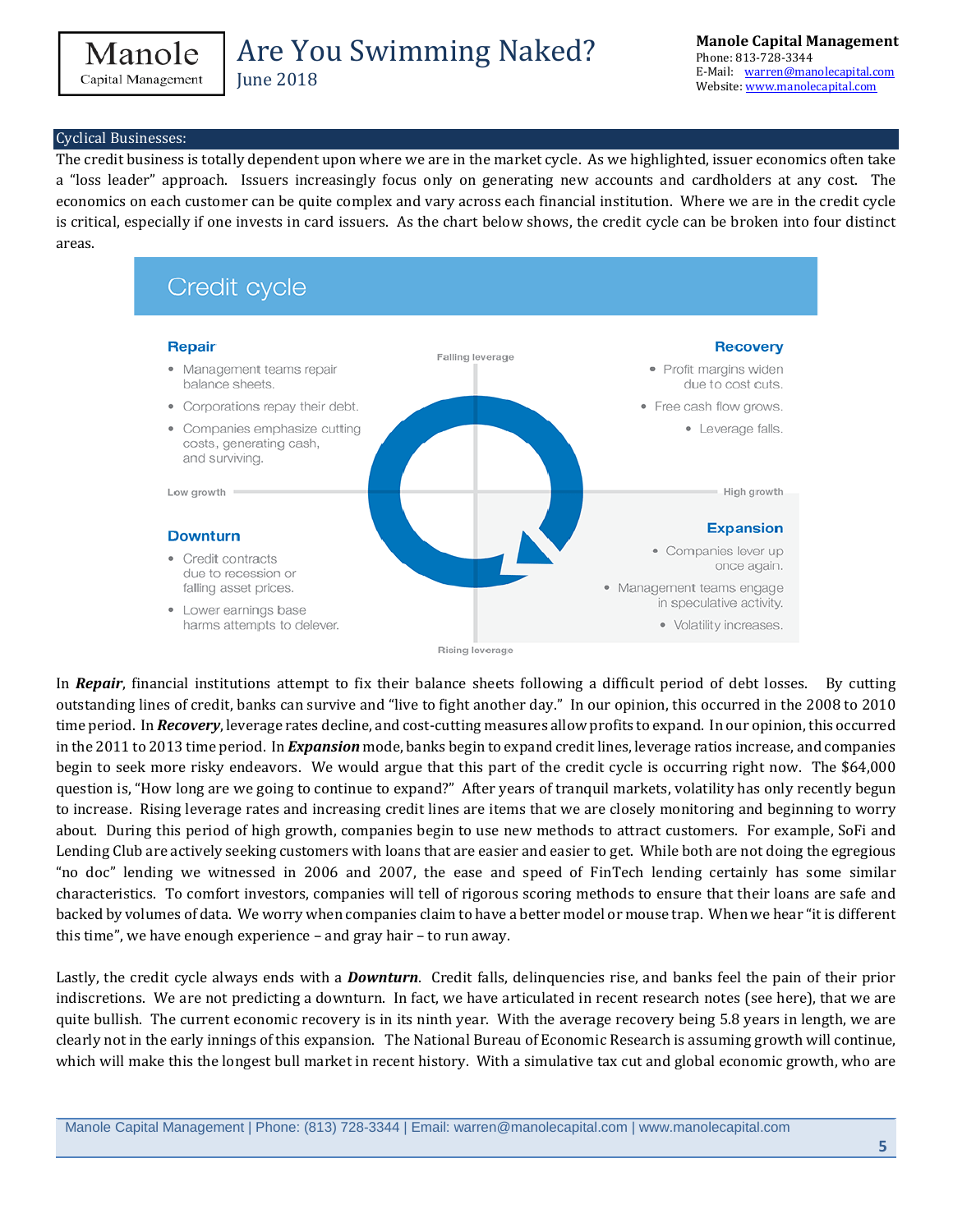June 2018

we to disagree with this trend continuing? All we are trying to state is that the credit cycle is unpredictable. Where we are in this cycle is unknown. Are we closer to the next downturn? Maybe we'll just say that tomorrow we will be one day closer…

#### Valuation:

The business models and risks associated with their profits help to determine individual payment company valuations. Are payment networks, acquirers, and processing trading at a premium to card issuers? Absolutely! We would argue that it is justified based upon having a superior and less risky business model. Growth is more predictable and free cash flow and revenues are recurring. Lastly, these transaction-based businesses come without the credit risk and sensitivity we worry about.

For this ever-present credit risk, banks and issuers trade at significant discounts to the overall market. If the S&P 500 trades at a 2018 P/E valuation of 17x, banks trade at an average P/E of 12x. Being cyclical and having a strong correlation tied to rising interest rates matters. For illustrative purposes, we analyzed the Top 4 "pure play" issuers of American Express (AXP), Capital One (COF), Discover (DFS), and Synchrony (SYF). In 2018, these four issuers are expected to grow earnings by 27%. This is somewhat inflated, as all are expected to benefit from having a lower tax rate. We prefer to look at a more normalized rate of growth for these businesses. For example, in 2019, sell-side expectations are looking for growth in the 13% range. Despite being a respectable double-digit growth rate, the market is only willing to assign the issuers a 9.9x forward multiple. Is this a function of their positioning in the payment food chain, or does it properly reflect the risk these businesses are taking? We do not believe issuers deserve a higher multiple, certainly not a market multiple. These businesses are inherently risky, and their respective earnings streams are cyclical. Some investors might be able to time the cycle and capture upside as issuer returns are improving. We are not market timers.

Recent issuer results have been impressive, as these four companies averaged a 23% and 17% return in 2016 and 2017. So far this year, performance has been a little bit more challenging, as they are down roughly 4% versus the stock market of plus 3%. With these impressive annual returns, the average dividend yield has fallen below historical levels. With the average US bank still having a dividend yield approaching 3% to 4%, these top issuers currently yield only an average of 1.6%. Capital One and Discover both trade at 10x 2018 and have identical 1.7% dividend yields. Synchrony is expected to have the best earnings growth over the next few years (both 2018 and 2019 above 20%), but it has the lowest P/E multiple. American Express, with its high-end customer base, historically garnered a market multiple. Up 36% in 2017, AXP now trades at the highest 2018 P/E of this group, at 14x. Since it also owns its payment network and does attractive acquiring and processing, we would argue that it deserves a slight premium to its issuing peers. This is the attractive component of AXP's franchise, but it cannot escape the credit sensitivity and risks of being a card issuer. On its recent earnings call, AXP management highlighted that it will continue to "invest" in rewards to existing customers and will continue to aggressively market to attract additional consumers. The rewards race continues as issuers vie for that valuable spot in your wallet. This merry-go-round is not a ride that we plan on hopping aboard.

#### Our Preference:

At Manole Capital, we avoid the cyclical credit card issuers, which require a strong economy to succeed. Our preference is to own secular growth business, particularly the payment networks, acquirers, and processors. Quite simply, these businesses are toll takers, not bridge builders. These companies are transaction-based business models that earn predictable revenue and profits. We are attracted to companies that can consistently and steadily grow, regardless of where we are in the economic cycle. We liken this to being recession resistant, not necessarily recession proof. Instead of taking cyclical credit risk, our payment companies earn money for each card swipe. This type of recurring revenue is secular and sustainable.

The displacement of cash and checks is inevitable. eCommerce growth is marching higher and is only now approaching 10% of annual US retail sales. In addition, there are 2.5 billion people around the world who are underserved by banks. As they move into higher earning income brackets, they will eventually learn to appreciate a line of credit and the ease of card usage. The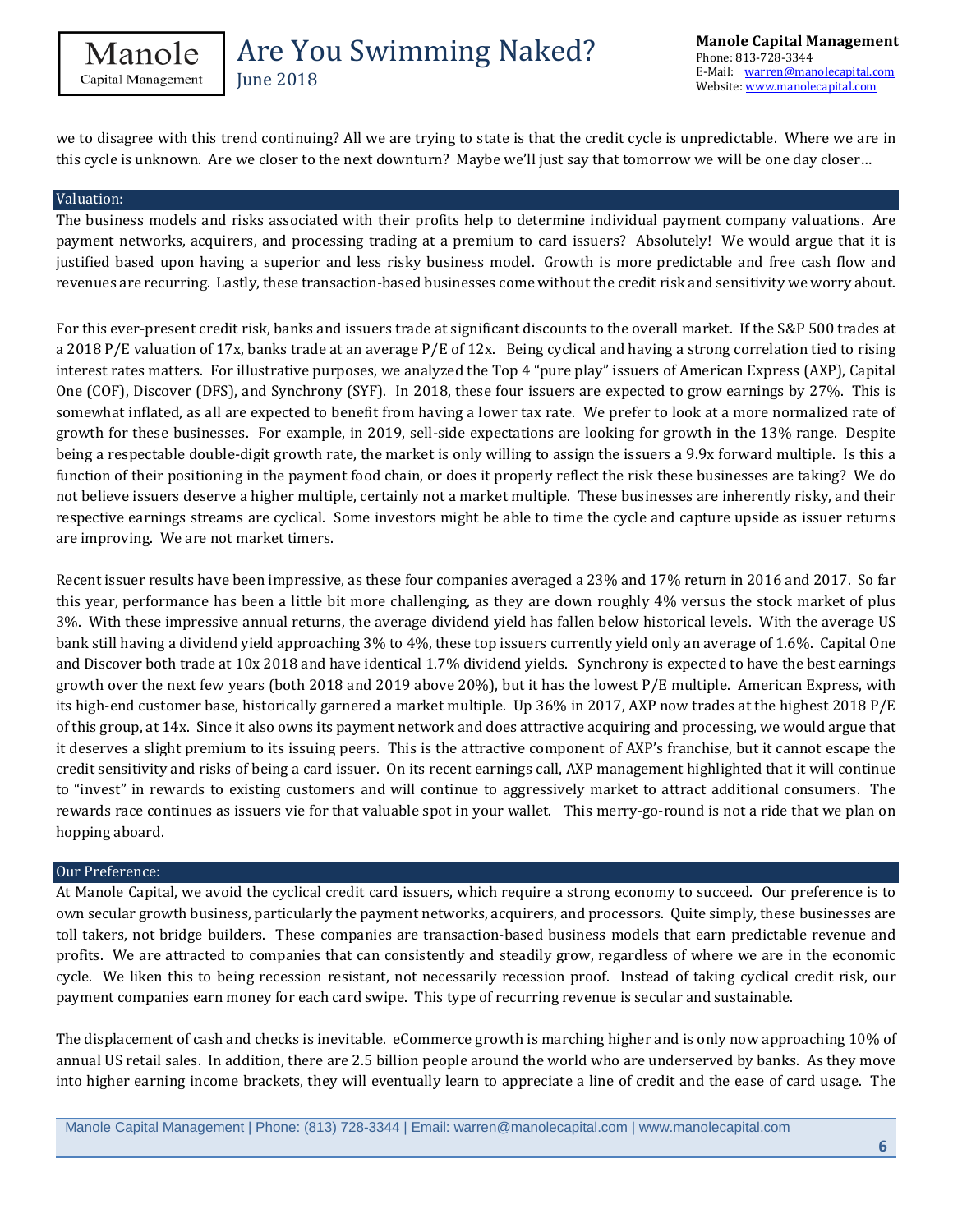**June 2018** 

secular growth of the payments industry is flourishing and entering new channels. Cards are now being accepted at hundreds of thousands of new merchants, especially small to mid-sized businesses.

#### Looking Forward:

As the world becomes more mobile, the payments industry will continue to migrate away from cash. This is a slow, but steady move that will yield decades of future growth for the industry. This "cashless society" will likely not happen in our lifetime, but we continue to see this march away from cash. The correlation between non-cash transactions and debt levels is startling. The fallout from this digital expansion will be that debt levels will eventually balloon to epic propositions. As households use cards for more everyday purchases, they ultimately will pile up ever-increasing debt. Quite simply, people will follow the US example and likely spend more than they earn and more than they should.

For example, Sweden, South Korea, and Denmark are often applauded for their disdain of physical cash. Each country now has over 75% of its purchase transactions occurring on cards or other digital payment vehicles. This flipside of this is that all three countries also have household debt as a percentage of their net disposable income exceeding 160%. The debt danger is growing and there clearly is a link with the secular growth of non-cash transactions. When the ultimate day of debt-reckoning comes, we do not want to be left holding the proverbial bag.

Moody's Research has summarized recent credit card results as being "weak economic adjusted performance." As we analyze Federal Reserve data, we anticipate that delinquency erosion should continue. Over the next year or so, we expect to see delinquencies grow from the high 5% into the low 7% range. We believe now is the time for issuers to tighten up their lending standards and get their collection functions ready for increased volumes. Unfortunately, we believe the opposite is actually occurring.

#### Conclusion:

The stock market likes stability, predictability, and certainty. Despite numerous mostly political issues, the market in 2016 and 2017 was fairly calm. Volatility was practically non-existent, and the S&P 500 rose 21% last year. During 2018, we have seen volatility re-emerge. Will something occur to break this almost historically lengthy bull market? We are long-term investors and not market timers. We strongly believe that value is driven by time, not timing. We have positioned the portfolio to capture the secular growth of payments while avoiding its dangerous credit sensitivities. The timing of credit cycles continues to worry us. When the downturn comes - and it will - we believe our investors will benefit from our avoidance of issuers and their hidden credit risks. Our portfolio, with more sustainable business models and steady free cash flow, should outperform and prove quite resilient. For those swimming naked, we hope the water isn't too cold!

A Pauen

Warren Fisher, CFA Manole Capital Management